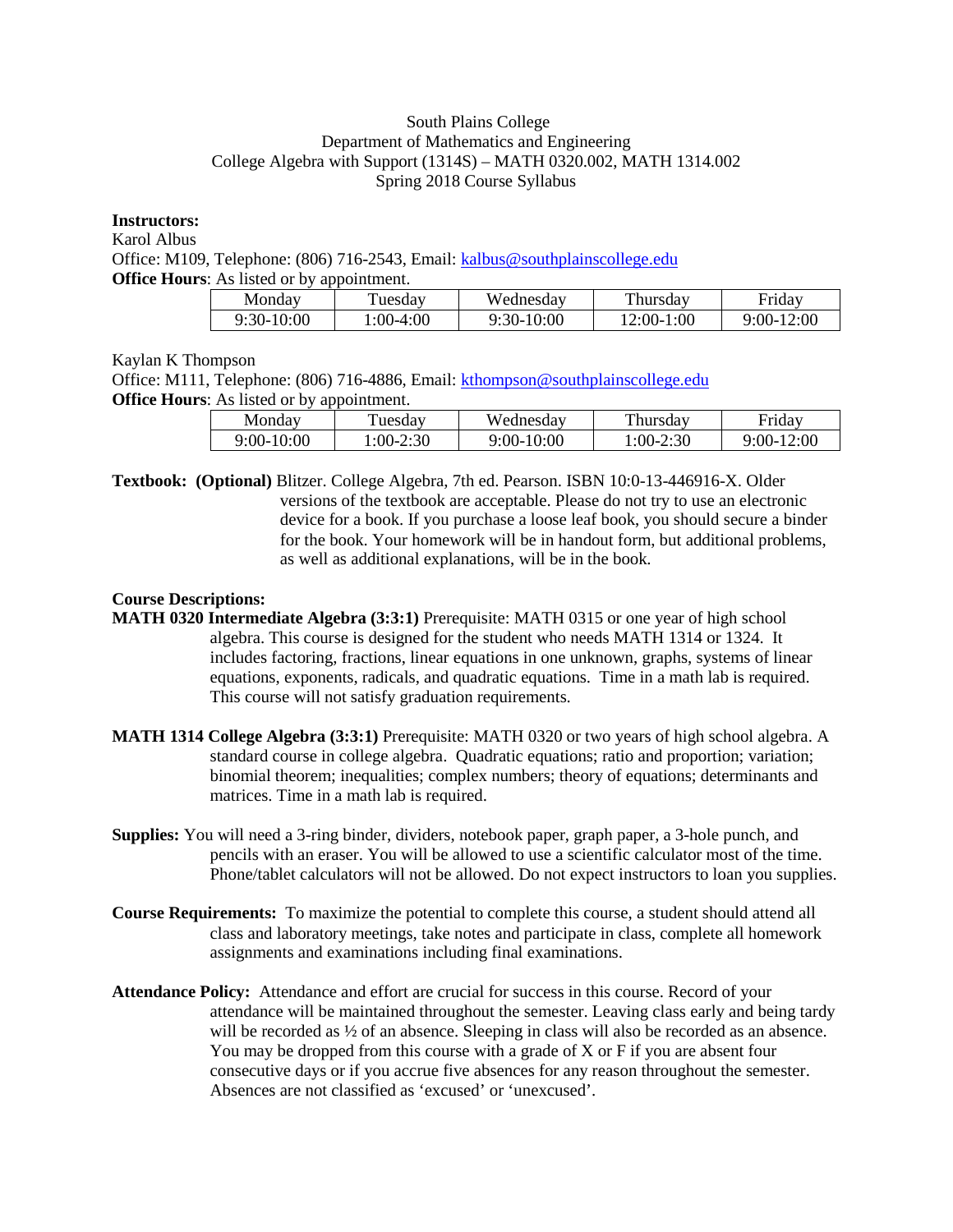## **Grading Policy:**

Homework/Quizzes/Lab Assignments/Binder Checks 10% 8 Unit Exams 72% Final Exam 18%

### **Homework/Quizzes/Lab Assignments/Binder Checks**:

- Homework assignments will be assigned during each class session and may be collected the following class period. Work the problems early enough to seek help if needed. You should expect to spend as much time outside of class as you do in class practicing homework problems and studying. Absolutely no late homework assignments will be accepted. If you are absent, you must email your assignment to me before or on the day of class to earn credit for the assignment. Otherwise, a zero will be given.
- Quizzes will be given during almost all class periods to demonstrate that you have practiced the skills from the previous class/classes. Make-up quizzes will not be given and a zero will be given.
- Periodically, lab assignments will be given, completed, and turned in during a class period. If absent, a zero will be given.
- All students will keep a binder which will be used as a reference and study guide. Your binder should be brought to class every day! The binder will be checked twice randomly by the instructor during the semester. Neatness and organization of a 3-ring binder are important. The binder should be arranged in the following manner:
	- o Section 1: Syllabus
	- o Section 2: Notes for each section covered—Handouts to use to take notes are posted on Blackboard. It is your responsibility to print the handouts. If you are absent, it is your responsibility to get the notes from a classmate.
	- o Section 3: Homework
	- o Section 4: Quizzes/Lab Assignments
	- o Section 5: Reviews/Unit Exams

These pages will be kept in chronological order.

**Exams**: There will be 8 unit exams given and a comprehensive final. Dates for the exams are on the course calendar. If for any reason you are going to miss an exam, you must contact us PRIOR to class time. Make-up exams will be given at the discretion of the instructor. Once you begin an exam, you will not be able to leave the classroom until the exam is submitted for grading.

**Grading Scale:** A 90-100 B 80-89 C 70-79 D 60-69 F 59 or below If you make a grade of A, B, or C then that is the grade you will be awarded for both halves of the course. However, if you COMPLETE THE COURSE and make a grade of D or F, then your grade for the 0320 course will be assessed at your instructor's discretion. If you pass MATH 0320 but not the MATH 1314 portion of the course, you will be able to register for MATH 1314 in future semesters.

### **Student Learning Outcomes for Intermediate Algebra (MATH 0320)**

- 1. Define, represent, and perform operations on real and complex numbers.
- 2. Recognize, understand, and analyze features of a linear equation and a function.
- 3. Recognize and use algebraic (field) properties, concepts, procedures (including factoring), and algorithms to combine, transform, and evaluate absolute value, polynomial, rational, and radical expressions.
- 4. Identify and solve absolute value, polynomial, rational, and radical equations.
- 5. Identify and solve absolute value and linear inequalities.
- 6. Model, interpret, justify mathematical ideas and concepts using multiple representations.
- 7. Connect and use multiple strands of mathematical situations and problems, as well as in the study of other disciplines.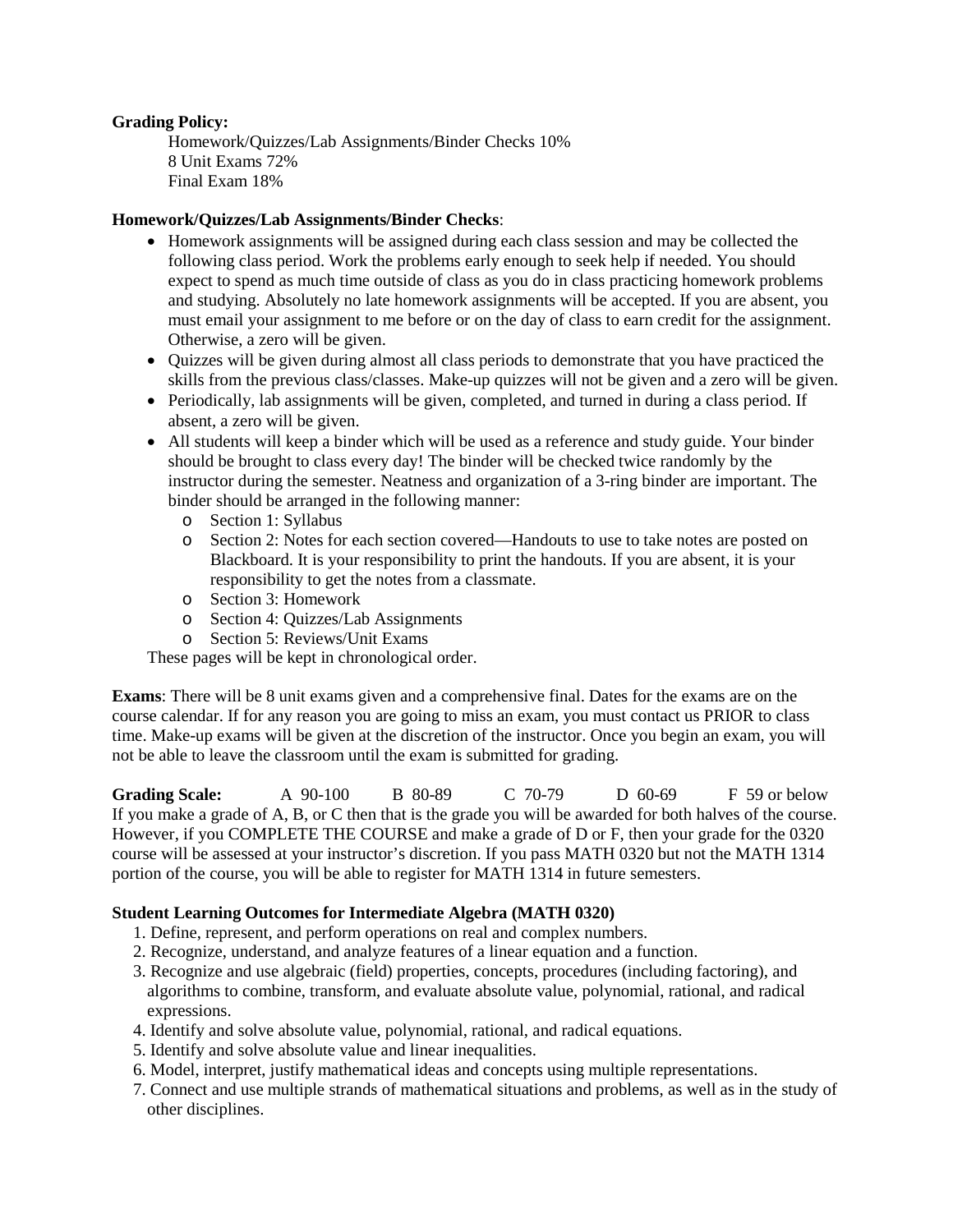# **Student Learning Outcomes for College Algebra (MATH 1314):**

1. Demonstrate and apply knowledge of properties of functions, including domain and range, operations, compositions and inverses.

2. Recognize and apply polynomial, rational, radical, exponential and logarithmic functions and solve related equations.

- 3. Apply graphing techniques.
- 4. Evaluate all roots of higher degree polynomial and rational functions.
- 5. Recognize, solve and apply systems of linear equations using matrices.

# **Student Responsibilities and Expectations:**

- 1.Come to class on time and prepared to learn. (Pencils, homework, notebook, calculator)
- 2.Read the syllabus.
- 3.Take notes, participate in class, and complete course assignments early enough to seek help if needed.
- 4.Food and drink are not allowed in class, with the exception of bottled water.
- 5.Cell phones and any other electronic devices must be silenced and put away before entering the classroom. Use of these devices during class will result in a zero for that day's quiz, homework, or exam.

### **Resources:**

- Blackboard is the online course management system that will be used for this course. The course syllabus, handouts for notes, reviews, as well as any other class handouts can be accessed through Blackboard. Your grades will also be posted there. You will want to check Blackboard regularly.
- Free tutoring is available in M116 on the Levelland campus. Hours for the tutors will be posted by the door of M116 and I will also post them on Blackboard.
- I am available to help you! Feel free to come by during my office hours or email us at [kalbus@southplainscollege.edu](mailto:kalbus@southplainscollege.edu) or [kthompson@southplainscollege.edu](mailto:kthompson@southplainscollege.edu) .

**Use of Student Email:** The College provides a free, official, email account to all students to ensure efficient and secure communications between you and the College. Students will be required to use their college-issued email address to communicate with their instructor and all other college personnel, so it is easy to distinguish a student's email form spam. The College expects that students will utilize their college email addresses to send and receive communications with college personnel and will read email on a frequent and consistent basis.

**Equal Opportunity:** South Plains College strives to accommodate the individual needs of all students in order to enhance their opportunities for success in the context of a comprehensive community college setting. It is the policy of South Plains College to offer all educational and employment opportunities without regard to race, color, national origin, religion, gender, disability, or age.

### **Core Objectives:**

## Communication Skills:

effective development, interpretation, and expression of ideas through written, oral, and visual communication.

- Develop, interpret, and express ideas through written communication<br>• Develop interpret, and express ideas through oral communication
- Develop, interpret, and express ideas through oral communication
- Develop, interpret, and express ideas through visual communication

# Critical Thinking:

creative thinking, innovation, inquiry, analysis, evaluation, and synthesis of information.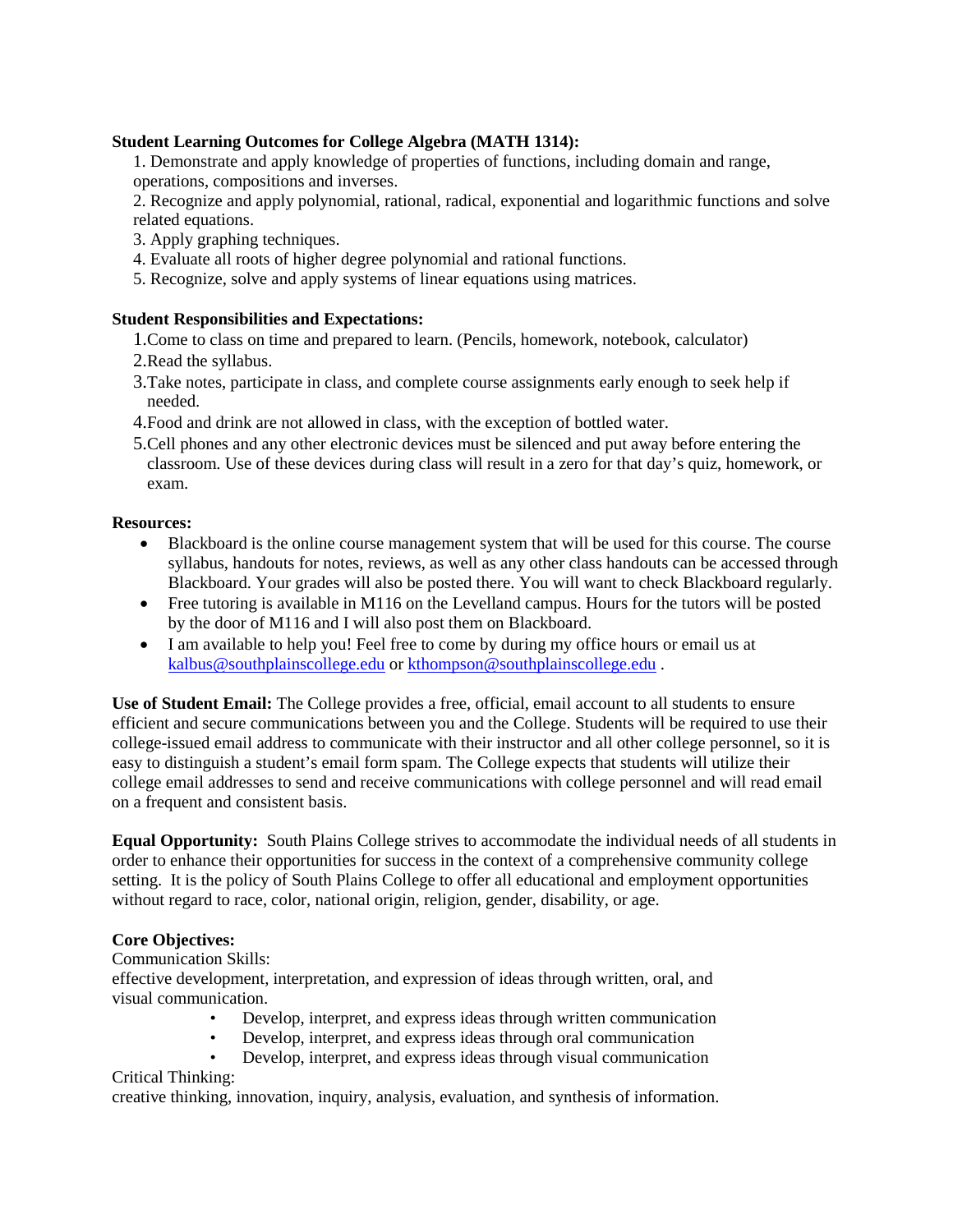- Generate and communicate ideas by combining, changing, and reapplying existing information
- Gather and assess information relevant to a question
- Analyze, evaluate, and synthesize information

Empirical and Quantitative Competency Skills:

the manipulation and analysis of numerical data or observable facts resulting in informed conclusions.

- Manipulate and analyze numerical data and arrive at an informed conclusion
- Manipulate and analyze observable facts and arrive at an informed conclusion

**Disability Statement:** Students with disabilities, including but not limited to physical, psychiatric, or learning disabilities, who wish to request accommodations in this class should notify the Disability Services Office early in the semester so that the appropriate arrangements may be made. In accordance with federal law, a student requesting accommodations must provide acceptable documentation of his/her disability to the Disability Services Office. For more information, call or visit the Disability Services Office at Levelland Student Health & Wellness Center 806-716-2577, Reese Center (also covers ATC) Building 8: 806-716-4675, Plainview Center Main Office: 806-716-4302 or 806-296-9611, or the Health and Wellness main number at 806-716-2529.

**Sexual Misconduct Statement:** As a faculty member, I am deeply invested in the well-being of each student I teach. I am here to assist you with your work in this course. If you come to me with other noncourse-related concerns, I will do my best to help.

It is important for you to know that all faculty members are mandated reporters of any incidents of sexual misconduct. That means that I cannot keep information about sexual misconduct confidential if you share that information with me. Dr. Lynne Cleavinger, the Director of Health & Wellness, can advise you confidentially as can any counselor in the Health & Wellness Center. They can also help you access other resources on campus and in the local community. You can reach Dr. Cleavinger at 716-2563 or [lcleavinger@southplainscollege.edu](mailto:lcleavinger@southplainscollege.edu) or go by the Health and Wellness Center. You can schedule an appointment with a counselor by calling 716-2529.

**Campus Concealed Carry syllabus statement:** Campus Concealed Carry - Texas Senate Bill - 11 (Government Code 411.2031, et al.) authorizes the carrying of a concealed handgun in South Plains College buildings only by persons who have been issued and are in possession of a Texas License to Carry a Handgun. Qualified law enforcement officers or those who are otherwise authorized to carry a concealed handgun in the State of Texas are also permitted to do so.

Pursuant to Penal Code (PC) 46.035 and South Plains College policy, license holders may not carry a concealed handgun in restricted locations. For a list of locations, please refer to the SPC policy at: [\(http://www.southplainscollege.edu/human\\_resources/policy\\_procedure/hhc.php\)](http://www.southplainscollege.edu/human_resources/policy_procedure/hhc.php) Pursuant to PC 46.035, the open carrying of handguns is prohibited on all South Plains College campuses. Report violations to the College Police Department at 806-716-2396 or 9-1-1.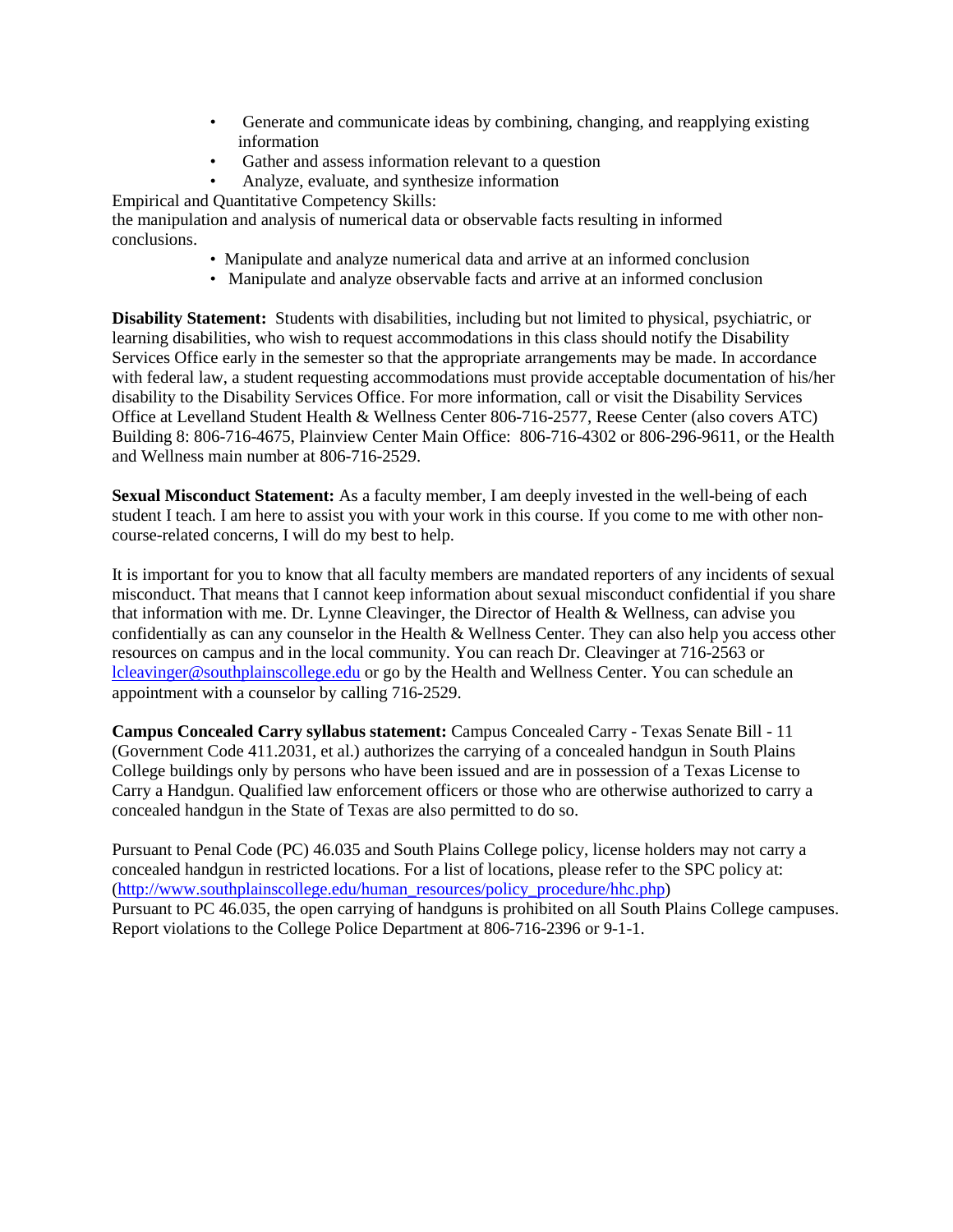| <b>Date</b>   | <b>Topic</b>                                                             | <b>Notes, Assignment</b> |
|---------------|--------------------------------------------------------------------------|--------------------------|
| Jan 16        | Course Introduction/Solving Linear and Absolute                          | Notes 1, Assignment 1    |
|               | Value Equations                                                          |                          |
| Jan 17        | Solving Linear and Absolute Value Equations                              | Notes 2, Assignment 2    |
| Jan 18        | <b>Polynomials: Exponent Rules</b>                                       | Notes 3, Assignment 3    |
| Jan 22        | Polynomials: Add, Subtract & Multiply                                    | Notes 4, Assignment 4    |
|               | Factoring: GCF, Trinomials with a Coefficient of                         |                          |
|               |                                                                          |                          |
| Jan 23        | Factoring: Trinomials, Grouping & Special                                | Notes 5, Assignment 5    |
|               | Products                                                                 |                          |
| Jan $24$      | Summary of Factoring/Solving by Factoring                                | Notes 6, Assignment 6    |
| Jan 25        | Review 1                                                                 | Review 1                 |
| <b>Jan 29</b> | Exam 1                                                                   |                          |
| Jan 30        | Multiply and Divide Rational Expressions                                 | Notes 7, Assignment 7    |
| <b>Jan 31</b> | Add and Subtract Rational Expressions                                    | Notes 8, Assignment 8    |
| Feb 1         | Multiply, Divide, Add & Subtract Rational                                | Notes 9, Assignment 9    |
|               | Expressions                                                              |                          |
| Feb 5         | <b>Solving Rational Equations</b>                                        | Notes 10, Assignment 10  |
| Feb 6         | Review 2                                                                 | Review 2                 |
| Feb 7         | Exam 2                                                                   |                          |
| Feb 8         | Simplifying Radicals/Rational Exponents                                  | Notes 11, Assignment 11  |
| Feb 12        | Add, Subtract & Multiply Radicals                                        | Notes 12, Assignment 12  |
| Feb 13        | Rationalizing Radical Expressions & The                                  | Notes 13, Assignment 13  |
|               | Complex Number System Part 1                                             |                          |
| Feb 14        | The Complex Number System Part 2 & Solving                               | Notes 14, Assignment 14  |
|               | Radical Equations Part 1                                                 |                          |
| Feb 15        | Solving Radical Equations Part 2                                         | Notes 15, Assignment 15  |
| Feb 19        | Review 3                                                                 | Review 3                 |
| <b>Feb 20</b> | Exam 3                                                                   |                          |
| Feb 21        | Solving Quadratics by Factoring and the Square                           | Notes 16, Assignment 16  |
| Feb 22        | <b>Root Property</b>                                                     | Notes 17, Assignment 17  |
|               | Solving Quadratics by Completing the Square and<br>the Quadratic Formula |                          |
| Feb 26        | <b>Graphing Quadratics</b>                                               | Notes 18, Assignment 18  |
| Feb 27        | Distance, Midpoint & Circles                                             | Notes 19, Assignment 19  |
| Feb 28        | Review 4                                                                 | Review 4                 |
| Mar 1         | Exam 4                                                                   |                          |
| Mar 5         | Functions Day 1                                                          | Notes 20, Assignment 20  |
| Mar 6         | Functions Day 2                                                          | Notes 21, Assignment 21  |
| Mar 7         | Function Operations, Compositions & Inverses                             | Notes 22, Assignment 22  |
| Mar 8         | Linear Functions: Slope & Graphing                                       | Notes 23, Assignment 23  |
| Mar 12-16     | <b>Spring Break</b>                                                      |                          |
| Mar 19        | Linear Functions: Equations, Parallel &                                  | Notes 24, Assignment 24  |
|               | Perpendicular Lines                                                      |                          |
| Mar 20        | Review 5                                                                 | Review 5                 |
| Mar 21        | Exam 5                                                                   |                          |
| Mar 22        | Long Division & Synthetic Division                                       | Notes 25, Assignment 25  |
| Mar 26        | Roots of Polynomials                                                     | Notes 26, Assignment 26  |
| Mar 27        | <b>Graphing Polynomials</b>                                              | Notes 27, Assignment 27  |